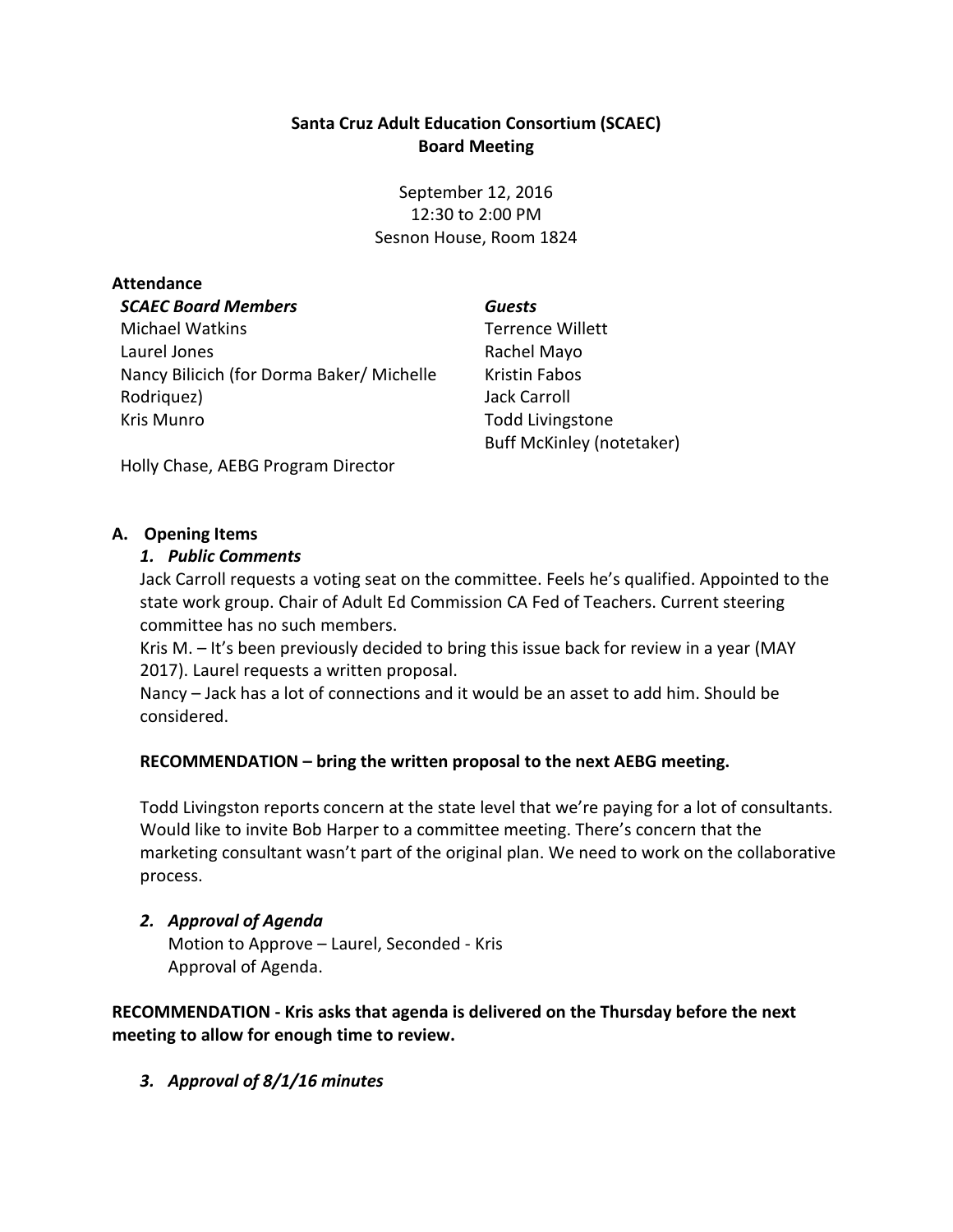Jack Carroll requests as a member of the public, not to deliver verbatim transcript of meeting, but a summary. Laurel says this is a decision of the steering committee. Kris says that in the committee minutes, there should be a discussion and a request for abbreviated minutes for future meetings.

Motion to Approve – Michael W., Seconded - Kris Approval of Minutes.

# **B. SCAEC 2016-17 Action Items** *1. Maintenance of Capacity (MOC) vs AEBG Funds*

A guest noted that Maintenance of Capacity is new for Adult Ed also and he noted that it refers to the legislature. The issue is how will Adult Ed survive at its current capacity level. There is no provision in the law for the future. Another guest noted that there is need to find a place for Maintenance of Capacity.

Kris requests a comprehensive presentation so we can understand if we are making changes to existing budget. Laurel notes it's an issue of COLA vs. not going under threshold of what we're already providing. The promise of COLA has never part of the AEBG funding. It was noted that no changes will be made to the budget until both programs and outcomes have been evaluated. The dilemma was noted that we're being requested to do the same or more with existing funding levels.

The program director noted that Pajaro Valley said they would be writing a letter in May to the state about concerns about maintenance of their adult education programming. So far, no letter has been sent to the state.

A board member noted we need to decide if the original Maintenance of Effort (MOE) was accurate. Another board member noted that it is the responsibility of PVUSD to figure out their MOE and write a letter. There was a request from a board member to have Consortium staff help draft the letter and PVUSD would finalize and send off.

**RECOMMENDATION – Staff to draft a letter; PVUSD to complete letter with numbers and submit to state; Consortium staff to draft a presentation of MOE vs. MOC for future board agenda item.** 

## *2. AEBG: Data Analyst (BACCC) / Regional Data Analysis*

Bay Area Community College Consortium (BACCC) request that each adult education consortium in the Bay Area formally 'sign on' to a regional analysis effort. The total cost for this shared cost of regional data analysis is \$5,037.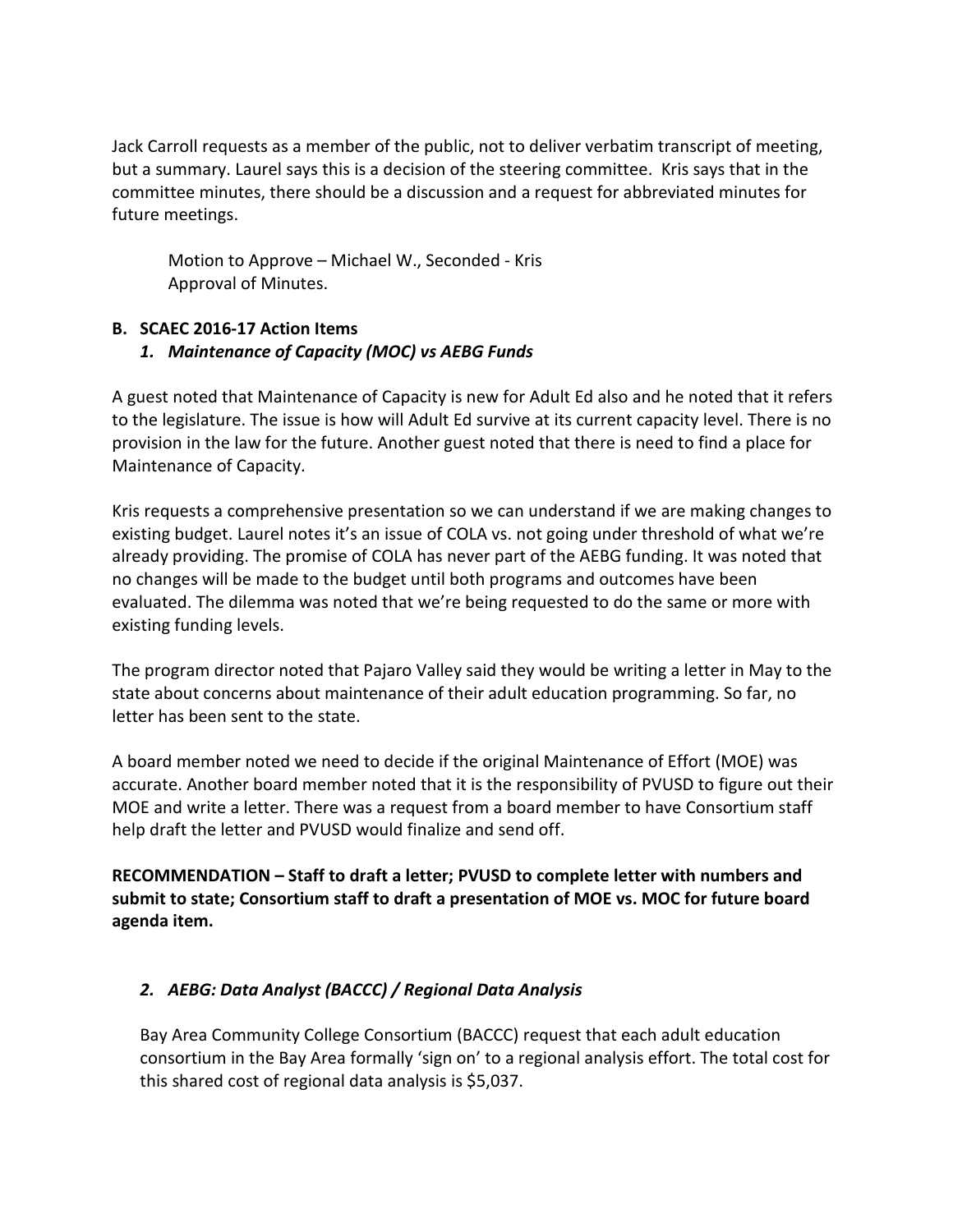Motion to Approve – Kris; Seconded - Michael Approval of regional data analysis work for BACCC / WestEd.

## *3. AEBG Summit: Representing Members*

The next AEBG Summit, "Moving the Needle Forward", will be November 1-2, 2016 in Sacramento at the down Sheraton. Two people have been chosen (Holly Chase & Jim Howes). One board member suggested 1 rep from Watsonville, 1 from SC and Holly, as well as someone from COE. We can send a total of four people. Program director suggested using professional development funds to send additional people. Other suggestions included a teacher or the assistant superintendent/

## **C – Update on AEBG reporting**

1. The 2016-17 Annual Report has been submitted (see packet on Board Docs) This packet was also sent to Steering Committee members via Google Drive. It was submitted and approved on August  $8<sup>th</sup>$ , 2016 but it is not on the website yet.

## **RECOMMENDATION** – **Please send a final draft of the 2016/17 Annual Report to Board members (PDF or weblinks are fine).**

A board member noted in consideration of the earlier recommendation: We need to act more like a consortium. We need to have an actual structure so we can streamline and have a better understanding about our process. Review our framework and who's doing what and identify outcomes. There is need for an organization chart. The program director said she will send out.

COE board member noted: there's no acknowledgement or revenue for COE and they want to know why they are part of this consortium and what's their role as they feel marginalized.

A board member said that we need to be looking at 1) the money (ie. resources), 2) the outcomes and 3) the timeline. Another board member noted the concern about how to best work through something together and then move on to the next item. There is need to focus on career pathways. This needs to be student-based.

These questions should be addressed upfront. This can work when we implement a governance calendar. Another question that was asked is Terrence working with Pajaro Valley about getting data?

It was suggested to have a short meeting with the new member (Michelle Rodriguez) before the next official Consortium meeting. At that time, we can set timelines, organization charts, and benchmarks for moving forward. Also, maybe we need to take the pulse of the Steering Committee and see what's working and what's not.

**RECOMMENDATION** –**Develop an agenda so it looks like programmatic review for the meeting with new PVUSD superintendent.**